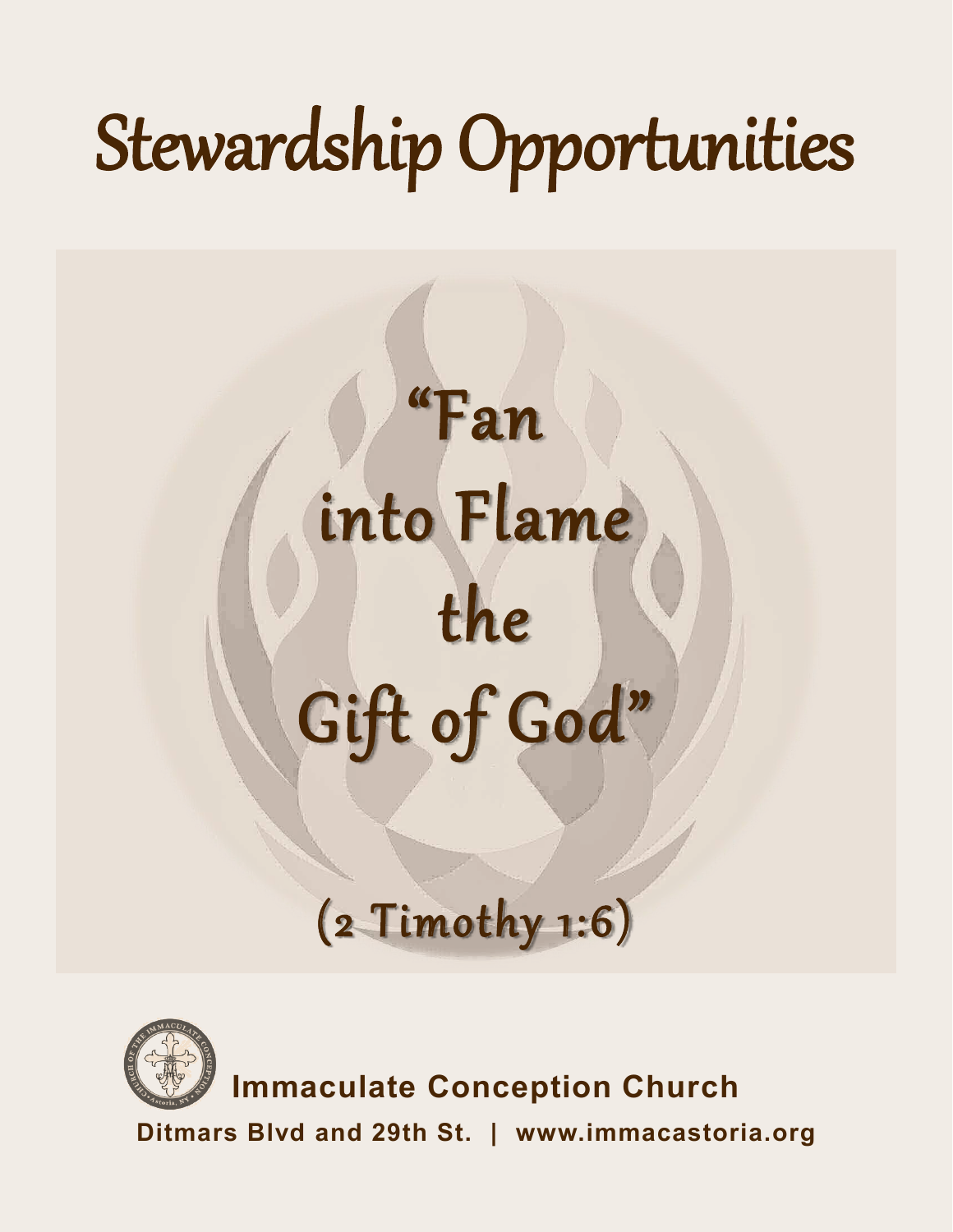

# Immaculate Conception Church

21-47 29<sup>th</sup> Street - Astoria, NY 11105

Dear Brothers and Sisters in Christ,

We have all been graced by God in our Baptism so that we can minister to one another and give apostolic witness to the world about the Lordship of Jesus Christ. With this in mind, we have initiated a far reaching pastoral planning process so that our parish may grow into what our Lord intends us to be. While this process unfolds, it is necessary to expand and deepen what has already been achieved here at Immac.

You might ask: "What is Stewardship?" Stewardship is a very easy concept. God has given us everything: life, family, talents, a livelihood, faith, eternal life, etc. In response to God's generosity, a Christian needs to offer up these gifts of Time, Talent, and Treasure (material resources) for the service both of the Church and of the wider community. As St. Paul has written, we need to fan this giftedness into flame!

What I am asking is that you read this pamphlet listing all the opportunities to share your talents in those ways that you are gifted. After reading it, fill out the last page and either drop it off at the Rectory or into the collection basket at Mass so that you can offer God and this parish some new area of involvement that will make us a better and more Christian parish.

It is my hope that every adult member of our parish signs up for at least one opportunity for ministry. After you do so, we will contact you and put you in touch with the ministry that you have expressed an interest in. If there is any training necessary, we will explain everything and provide you with the necessary tools to help you live out your baptismal commitment.

May our blessed Patroness, Mary Mother of the Church, guide your discernment so that you may grow into the person that God wants you to be.

Sincerely yours in Christ,

Msgr. Fernando Ferrarese Pastor

**NOTE:** Due to pandemic restrictions, many of our organizations are operating on a limited basis. Still we recommend you sign up for the eventual return of full participation.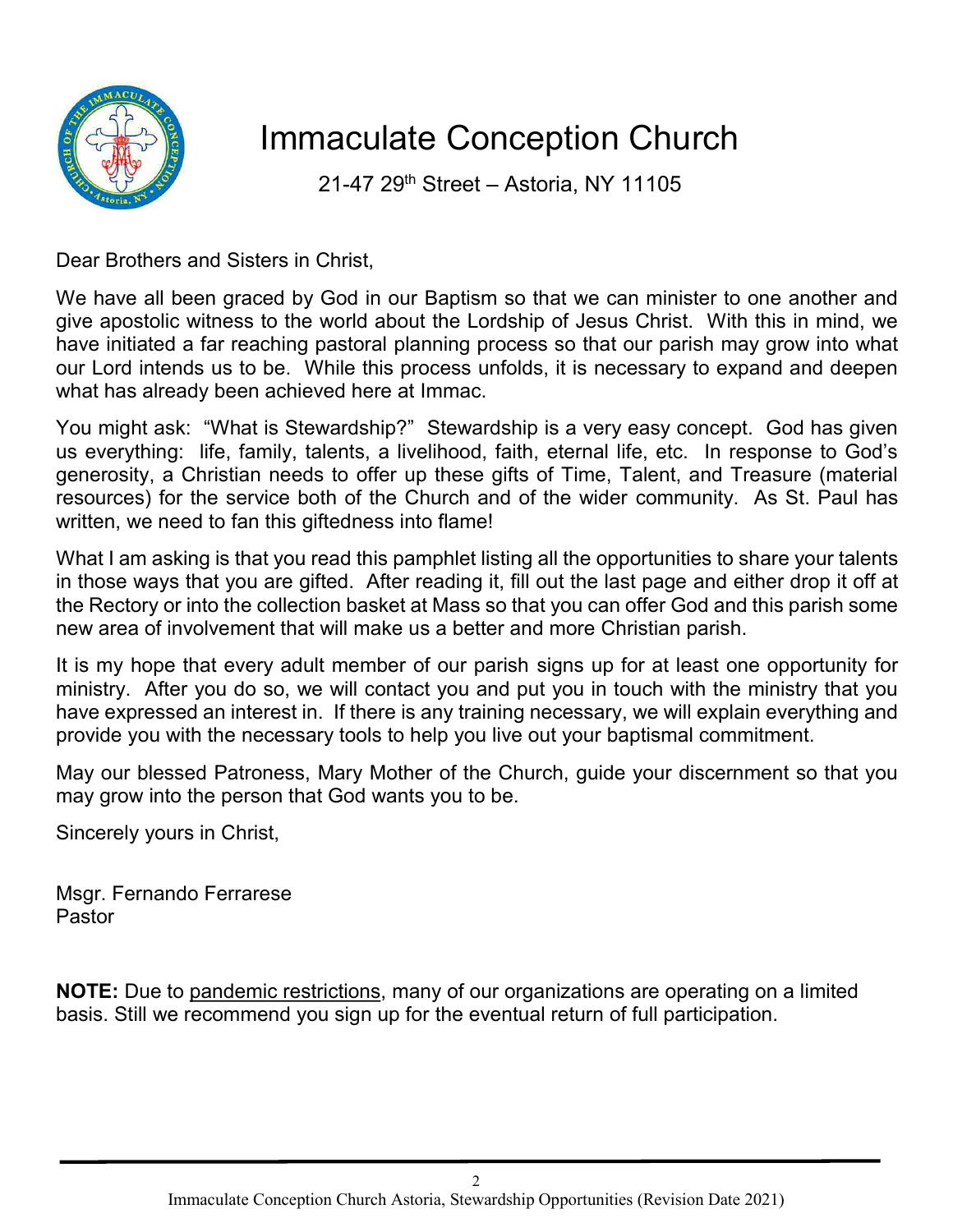# **CONTENT**

# **A. Worship**

| A.1 | <b>Altar Servers</b>                         | A.8  | Italian Ministry                         |
|-----|----------------------------------------------|------|------------------------------------------|
| A.2 | Cursillos de Cristiandad                     | A.9  | Ministry of Music: Adult Choir           |
| A.3 | <b>Filipino Apostolate Ministry</b>          | A.10 | Ministry of Music: Children's Choir      |
| A.4 | God the Father Children's Apostolate         | A.11 | Ministry of Music: Contemporary Ensemble |
| A.5 | Grupo de Oración Carismático Amor y Fé       | A.12 | Our Lady of Guadalupe Committee          |
| A.6 | Grupo Mariano Hispano                        | A.13 | <b>Rosary Society</b>                    |
| A.7 | Immaculate Conception Prayer Group (English) | A.14 | Ushers - English/Spanish                 |
|     |                                              |      |                                          |

### **B. Word**

| B.1        | Flannery O'Connor Book Club            | B.5        | Religious Education Program (CCD)                       |
|------------|----------------------------------------|------------|---------------------------------------------------------|
| B.2        | Immaculate Conception Catholic Academy | B.6        | Rite of Christian Initiation (English/Spanish) – Adults |
| <b>B.3</b> | Jornada Group / Jornadistas            | <b>B.7</b> | Rite of Christian Initiation – Teen                     |
| <b>B.4</b> | Our Lady's Preschool - Children        |            |                                                         |

# **C. Community**

| C.1 | Catholic War Veterans Post 1 | C.6 | Happy Seniors of Northwest Queens |
|-----|------------------------------|-----|-----------------------------------|
| C.2 | <b>Columbian Squires</b>     | C.7 | <b>Knights of Columbus</b>        |
| C.3 | <b>CYO Basketball</b>        | C.8 | Young Adult Initiative            |
| C.4 | CYO Track                    | C.9 | Youth Ministry                    |
| C.5 | <b>CYO Volleyball</b>        |     |                                   |

# **D. Service**

| D.1 | Food Pantry                             | D.4 | St. Martha Hospitality Committee |
|-----|-----------------------------------------|-----|----------------------------------|
| D.2 | St. Andrew Vocation Committee           | D.5 | St. Paul Media Group             |
| D.3 | St. Gianna Molla Respect Life Committee | D.6 | Shelter for the Homeless         |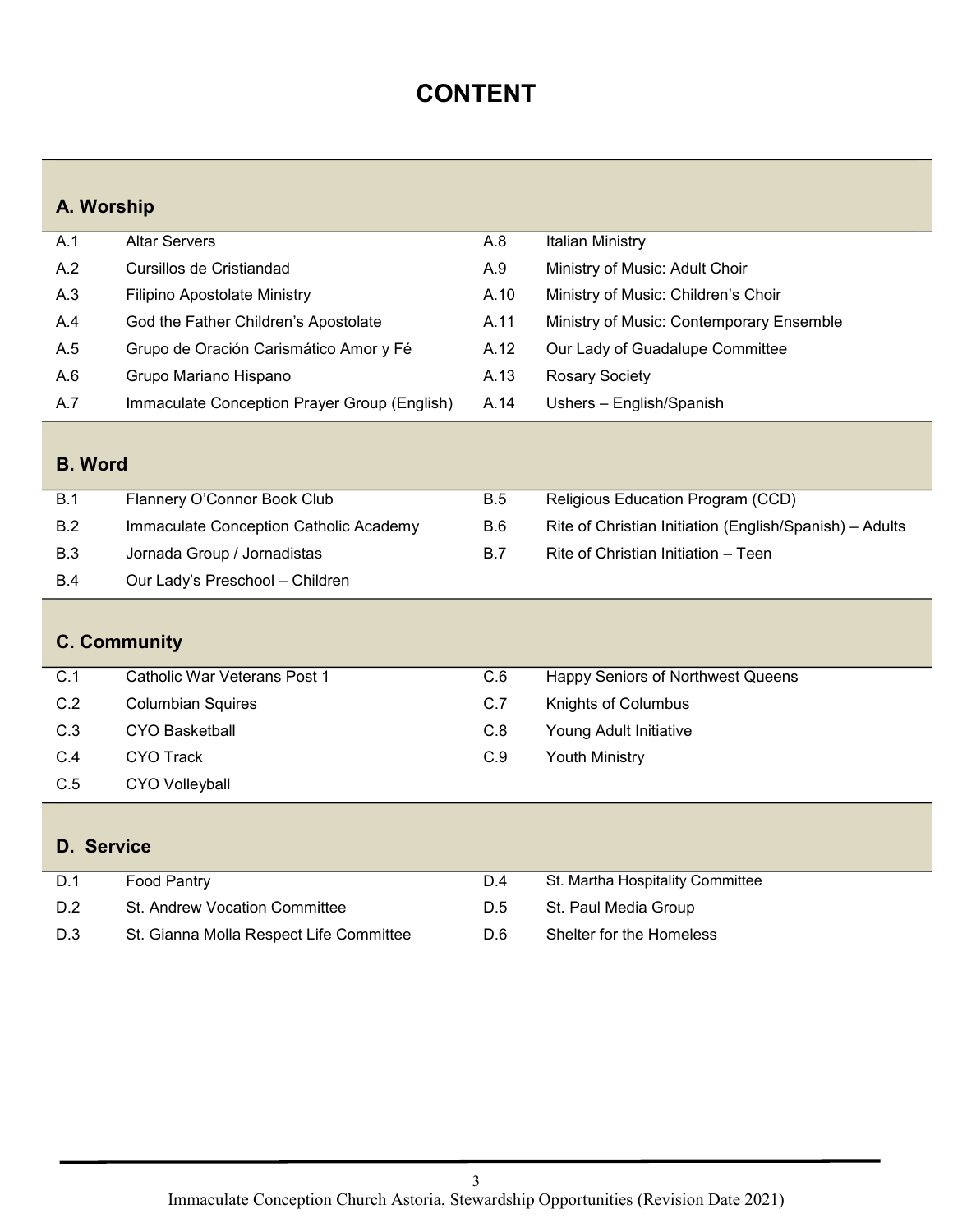# **WORSHIP: OUR LITURGICAL AND PRAYER LIFE**



#### **A.1. Altar Servers**

Our Altar Server ministry provides an opportunity for boys and girls Grade 5 and above to serve at the table of the Lord while receiving continuing religious education in Catholic school or CCD.

#### **A.2. Cursillos de Cristiandad**

This is a very special retreat held annually and spans three days. Members of the retreat form special relationships supporting each other and maintaining their focus on living a Christian life.

#### **A.3. Filipino Apostolate Ministry**

The Filipino Community celebrates Mass every second Saturday of the month in Tagalog.

#### **A.4. God the Father Children's Apostolate**

The Apostolate meets every fourth Thursday of the month with a Healing Mass and Novena to God the Father. Being open to everyone, the mission is to make Our Father known, loved, and honored by all.

#### **A.5. Grupo de Oración Carismático Amor y Fé**

This Charismatic group meets every Friday evening dedicating itself to praying and singing in a free, energetic way. Although Spanish influenced, you do not have to be Spanish to join and enjoy the rhythm and the music that gives praise to God.

#### **A.6. Grupo Mariano Hispano**

This Spanish group promotes Marian devotion by reciting the Rosary every Friday.

#### **A.7. Immaculate Conception Prayer Group (English)**

This Prayer Group gathers for a meeting every Thursday evening to pray the Rosary, worship, and reflect on the Word of God. A prayer meeting is also held every first Saturday of the month

#### **A.8. Italian Ministry**

Every Sunday the parish offers Mass in Italian (8 a.m. in the Upper Church).

#### **A.9. Ministry of Music: Adult Choir**

Praising God through song is essential at the Liturgy. The Choir sings at Sunday Mass (10:30 a.m.) and has one rehearsal per week.

#### **A.10. Ministry of Music: Children's Choir**

At the family Mass (9 a.m.) on Sundays, a younger style of liturgical music is sung every week by students Grades 1 and up. The choir rehearses once a week on Thursday.

#### **A.11. Ministry of Music: Contemporary Ensemble**

The Ensemble, through more contemporary songs, sings at Mass on Sundays (1:30 p.m.) in a folk style. The Contemporary Ensemble rehearses every week on Sunday.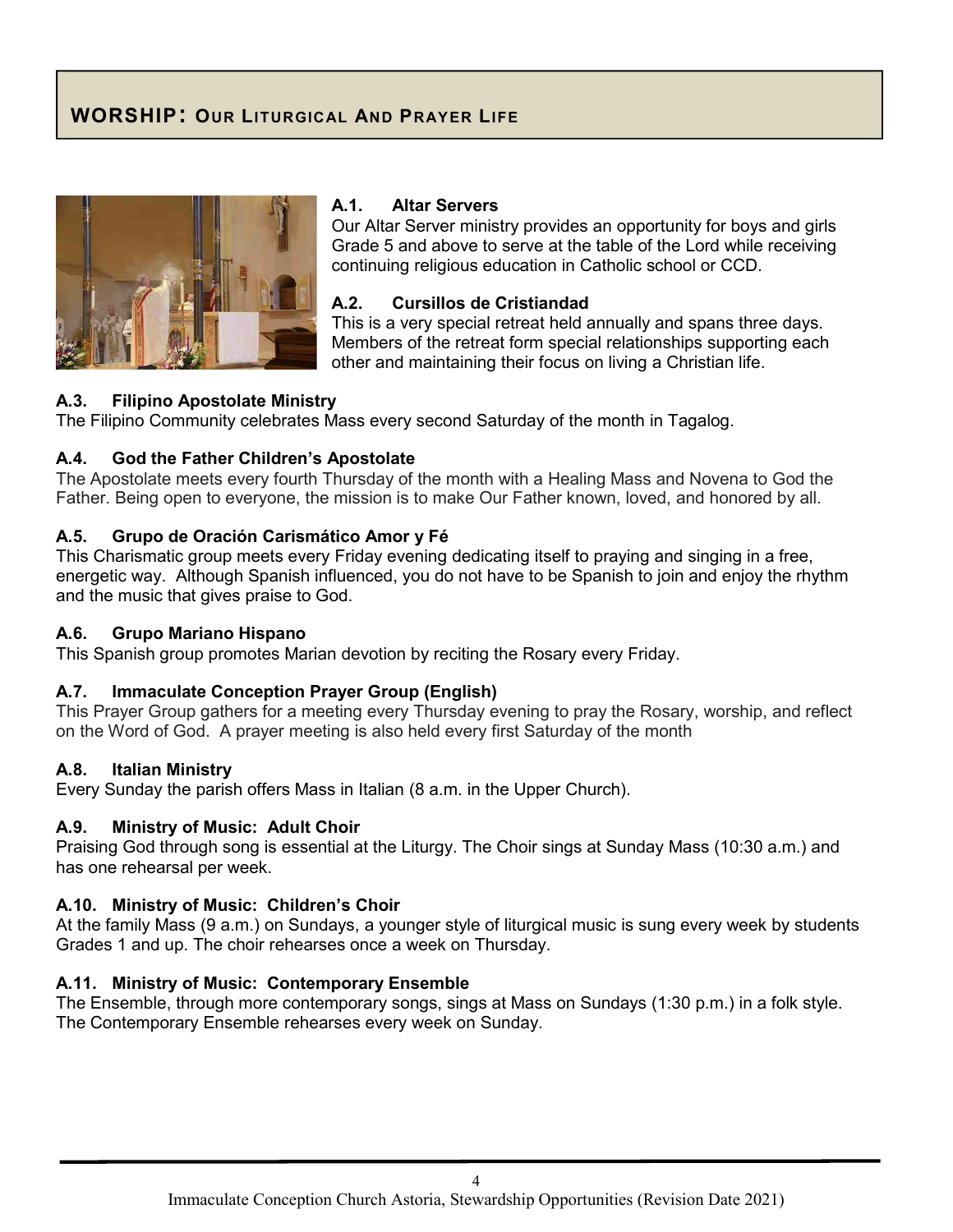# **WORSHIP: OUR LITURGICAL AND PRAYER LIFE**

#### **A.12. Our Lady of Guadalupe Committee**

This group honors our Blessed Mother by planning a yearly celebration on the feast of Our Lady of Guadalupe.

#### **A.13. Rosary Society**

This women's organization seeks to develop the spiritual life of its members through Marian devotion as well as opportunities for Christian action. They meet on the first Sunday of the month to recite the Rosary before attending Sunday Mass together. Following the Mass is their monthly meeting. There are also two days of reflection per year on a Saturday in October and March.

#### **A.14. Ushers – English/Spanish**

These men and women welcome parishioners to our liturgical celebrations. By their patient and friendly bearing, they help maintain a reverence in Church at all times as well as take up the collection on Sundays and major celebrations.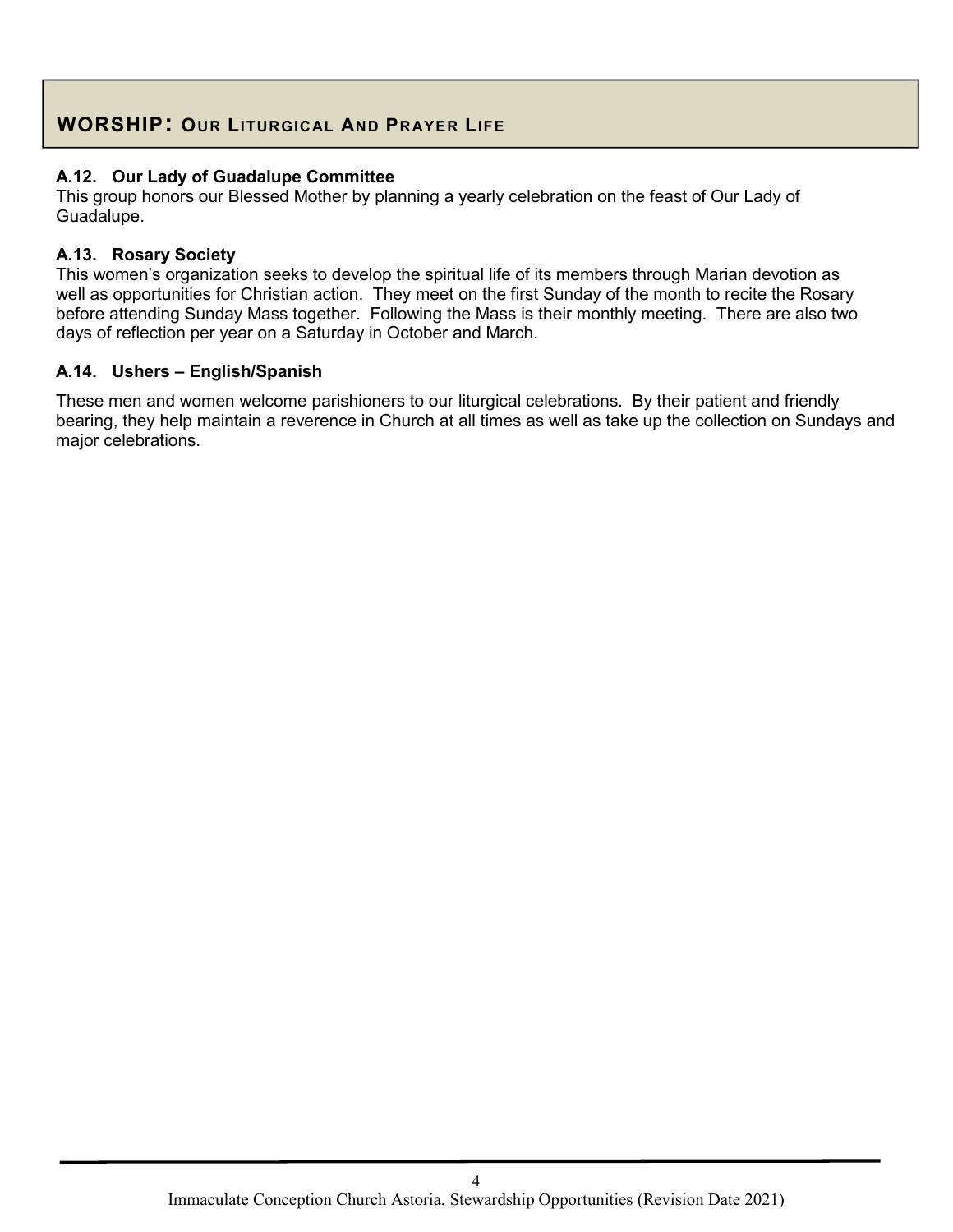# **WORD: OUR WORK OF EDUCATION**



#### **B.1. Flannery O'Connor Book Club**

Named after the great American Catholic novelist, this group seeks to read and discuss great Catholic classics as well as contemporary religious literature.

#### **B.2. Immaculate Conception Catholic Academy**

In existence 97 years, the school provides Catholic Education to children nursery through eighth grades. Preparation for high school is so successful that most of the graduates receive full or partial

scholarships to the Catholic high school of their choice. The school has capabilities of providing financial assistance through scholarship programs of various types.

#### **B.3. Jornada Group / Jornadistas**

The Jornada movement is part of the Diocese of Brooklyn and Queens. This group holds weekly "charlas," talks about a specific topic about spiritual teachings of the church, the Bible, and life issues to a new and fun perspective lead by its own members keeping the motto: "Youth Evangelizing Youth."

#### **B.4. Our Lady's Preschool – Children**

This preschool program is designed to introduce the Catholic faith to children aged 3 to 5 through age appropriate lessons on Sunday mornings and providing opportunity for parents to attend Sunday Mass while their child is in class.

#### **B.5. Religious Education Program (a/k/a CCD)**

The program provides Religious Education for public school students grades 1 through 8. Children in the program are prepared to receive the sacraments of First Penance, First Communion and Confirmation.

#### **B.6. Rite of Christian Initiation (English/Spanish) - Adults (RCIA)**

The program is for adults who wish to be initiated into the Catholic Church through the sacraments of Baptism, Confirmation and Eucharist or who wish to complete their initiation. They prepare for this through a program of prayer and study to receive the sacraments at Easter.

#### **B.7. Rite of Christian Initiation - Teens (RCIA)**

The program is for teens (grades 9 through 12) who wish to be initiated into the Catholic Church through the sacraments of Baptism, Confirmation and Eucharist or who wish to complete their initiation. They prepare for this through a program of prayer and study on Sunday mornings and attend Mass until they receive the sacraments.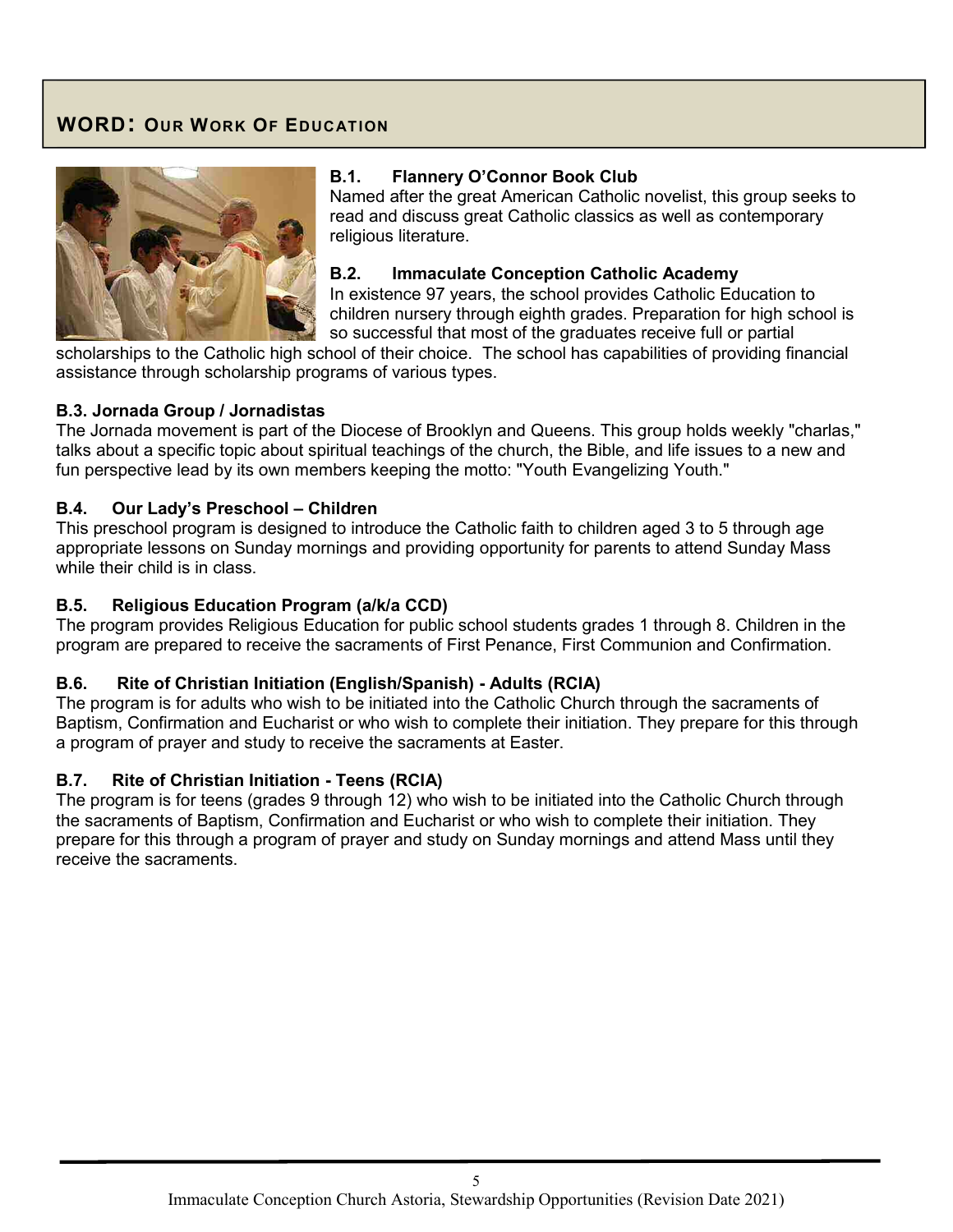## **COMMUNITY: GROWING IN OUR COMMUNAL LOVE**



#### **C.1. Catholic War Veterans Post 1**

This national organization was founded at Immaculate Conception Parish in 1935. It was started by Msgr. Edward Higgins, our second pastor, and we are Post #1. If you are a veteran, especially if you have just come back from serving our country, please sign up and be part of this great organization.

#### **C.2. Columbian Squires**

The Columbian Squires is the official youth program of the Knights of Columbus. As in years past, the Squires, who are young men 11 to 18 learn

values and traditions from the Knights of Columbus. Immaculate Conception Circle #4411 provides an opportunity for young men to grow in their faith through prayer, parish and social activities, community service and fun events. .

#### **C.3. CYO Basketball**

The CYO Basketball program is eligible to boys and girls in grades 1 through 8. The season runs September to April with games on Saturdays from October to April. Practices are held weeknights.

#### **C.4. CYO Track**

CYO track is for boys and girls grade 2 through 8. Registration is held in January. The season is in the spring with practices being held once a week at Astoria Park. Meets are held once a week on Saturdays.

#### **C.5. CYO Volleyball**

CYO Volleyball program is eligible to young girls in grades 3 to 8. Registration is held in October each year. The season runs from October to May with games on Saturdays and Sundays. Practices are held weeknights.

#### **C.6. Happy Seniors of Northwest Queens**

If you are in your golden years (age 55 or older), this community meets for fellowship and fun every Wednesday afternoon from September through June. Frequent trips and outings make this a great opportunity to build relationships and be active. There is a waiting list.

#### **C.7. Knights of Columbus**

Immaculate Conception Council #11449, of the Knights of Columbus, is one of the most highly ranked Councils in the country. The Knights of Columbus is the largest international fraternal organization of Roman Catholic laymen that promotes the ideals of charity, unity, fraternity, and patriotism. The Council meets every second and fourth Wednesday.

#### **C.8. Young Adult Initiative**

For your young Catholic adults (between the ages of 21 and 40), this group was created to enable community and organize social, liturgical and spiritual activities.

#### **C.9. Youth Ministry**

This group has a comprehensive approach to youth ministry. It is open to members of our parish from middle school though college. The group provides opportunity for prayer outside of Mass and conducts social activities to foster growth in the faith.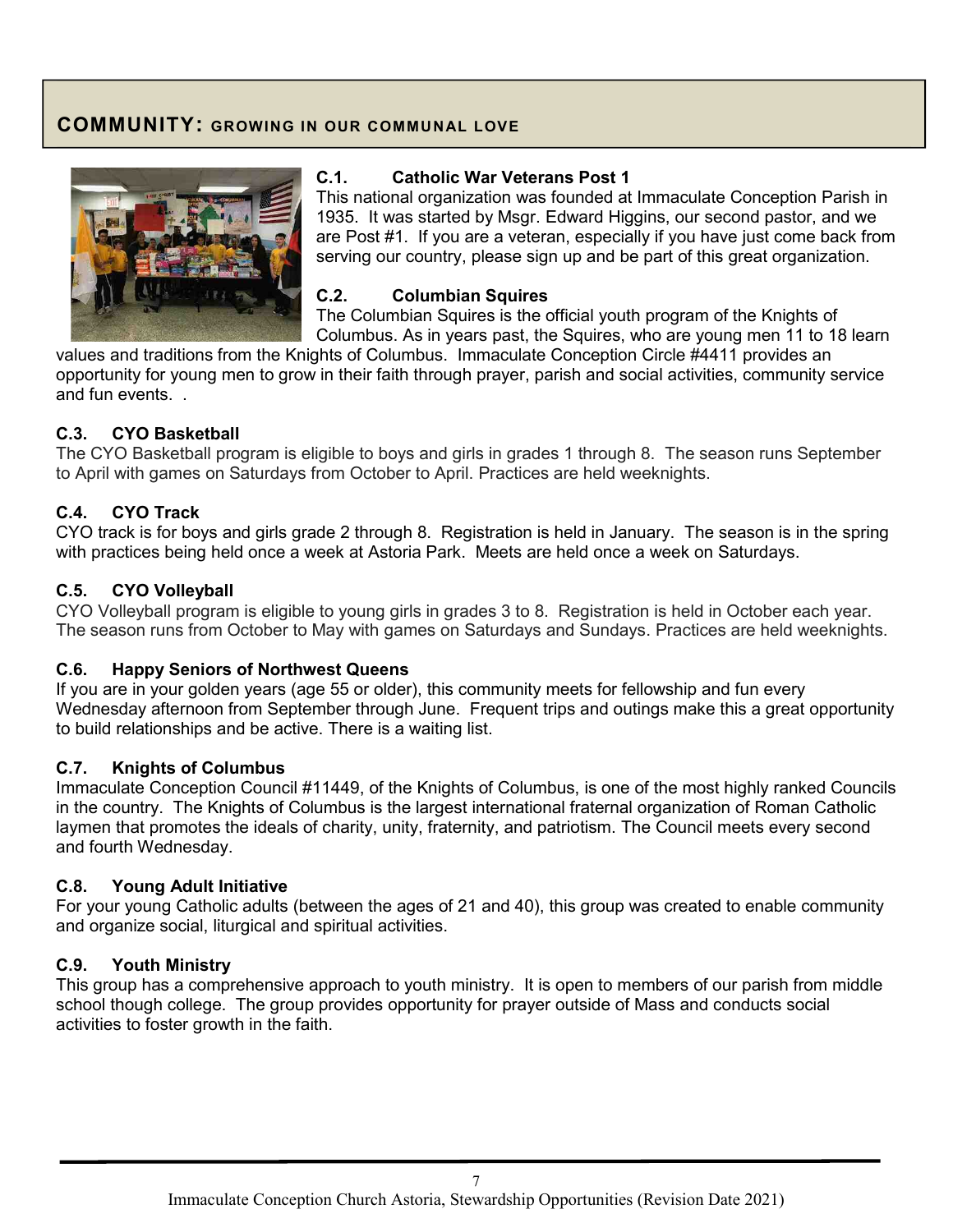## **SERVICE: EXTENDING OURSELVES IN LOVING SERVICE**



#### **D.1. Food Pantry**

The Food Pantry is dedicated to helping the poor. Food is distributed to needy parishioners two times a month from our parish Food Pantry. They also arrange for the St. Vincent de Paul clothing truck to come to our parish twice a year.

#### **D.2. St. Andrew Vocation Committee**

Mandated by Bishop DiMarzio because of its importance, this committee works to increase awareness of vocations to the priesthood

and religious life. They help the staff to provide programs that may help to encourage some of our young men and women to dedicate their lives to the service of the Church.

#### **D.3. St. Gianna Molla Respect Life Committee**

St. Gianna was canonized by Pope John Paul II. She was a wife, mother, and pediatrician while being a great pro-life example for the Church. This committee helps to spread the respect for life at all stages of development from conception to natural death.

#### **D.4. St. Martha Hospitality Committee**

This group was formed by members of our societies/ministries to work together to welcome all those attending our parish special celebrations. Committee participation is open to all parish members.

#### **D.5. St. Paul Media Group**

The purpose of this group is to advertise and communicate using all modern media tools available to inform the parishioners of the programs conducted within in the parish.

#### **D.6. Shelter for the Homeless**

Beginning in the fall and ending in the spring, we staff a shelter for homeless men in Monsignor Higgins Hall Monday through Wednesday nights. The men are screened by a City agency and approved for hosting. Using Christian values, two-person teams serve as greeters, overnighters, or cooks (cooking at home and bringing it to the shelter) for a particular evening.